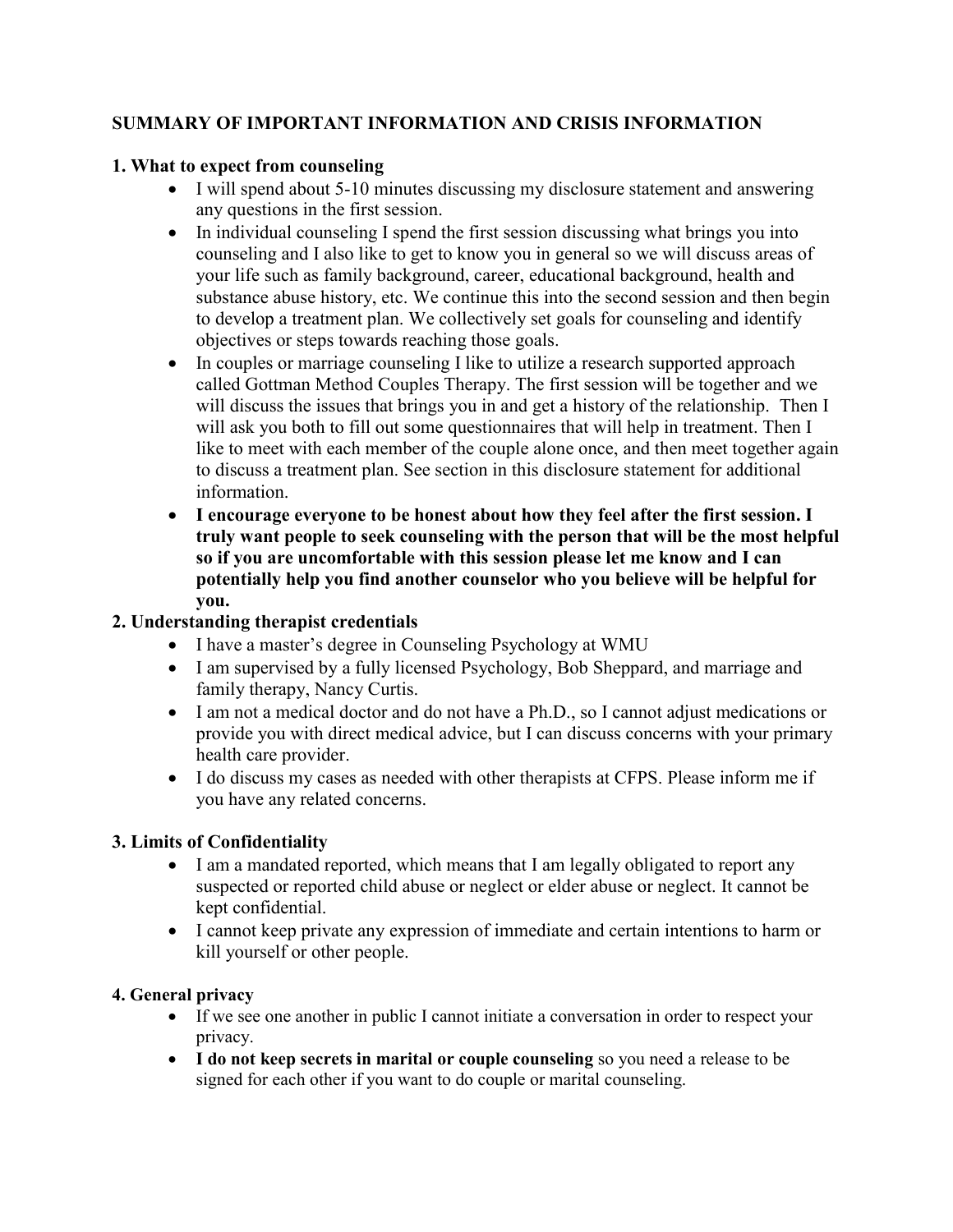If you want me to consult and speak with anyone about what you say in counseling you will need to sign a written release of information form.

#### **5. Payments and insurance**

- You are responsible for your copays and deductible payments. Copayments are expected at the time of service.
- If because of financial concerns you cannot afford copays at the time of service please discuss your concerns with me and we can set up a payment plan.
- For people who do not have insurance, I offer a sliding fee scale ranging for \$65.00 to \$200.00 per session. Sliding fee scale is based upon income and ability to pay.
- If there is a substantial balance and no effort has been made to pay in a reasonable amount of time then we do occasionally send individuals to collections. We try to make every effort to avoid doing this by offering affordable payment plans.
- **There is a \$65.00 no show and late cancel fee.** This fee will be charged if someone either doesn't show up for their appointment or cancels or reschedules less than 24 hours of their appointment time. This fee is waived in most cases of illness and medical emergencies. This late fee is an out of pocket cost which is not billable to insurances.
- **Insurance takes a great deal of time to process** sometimes up to several months if multiple insurances are involved. You are responsible for all copays, deductibles, or balances the insurance company doesn't pay. If for financial reasons you need to set up a payment plan please discuss this with me.

#### **6. Crisis Management and contact between sessions**

- You may leave me a voicemail 24 hours a day by contacting the main line at o 269-372-4140, extension 340.
- This is not a crisis facility, voicemail is checked typically 1-3 times a day. Any messages left after 9:00 pm will not be listened to until the next day.
- In the event of a crisis after hours, there is help available.
- For Kalamazoo residents under 18, you can contact Mobile Crisis Response by calling 269- 373-6000 or 1-888-373-6200
- will meet with you in your home or elsewhere in Kalamazoo County to work through a personal or family crisis.
- Dial 211 on your cell phone and you can speak to a crisis worker from Gryphon Place in Kalamazoo 24 hours a day. They can provide you with resources in the West Michigan Area and have crisis workers available to talk.
- If you are in crisis or just need to talk about suicidal thoughts, call
- 1-800-273-TALK (8255), the National Suicide Prevention Lifeline. It is a 24-hour, tollfree, confidential suicide prevention hotline. - See more at: http://www.nami.org/Find-Support
- If you feel like you or someone you know is in immediate danger of harming themselves call 911 immediately.
- Any Emergency Room should have the ability to assess for danger or suicide or homicide. Parents or concerned adults and friends can go to an Emergency Room and ask to fill out a